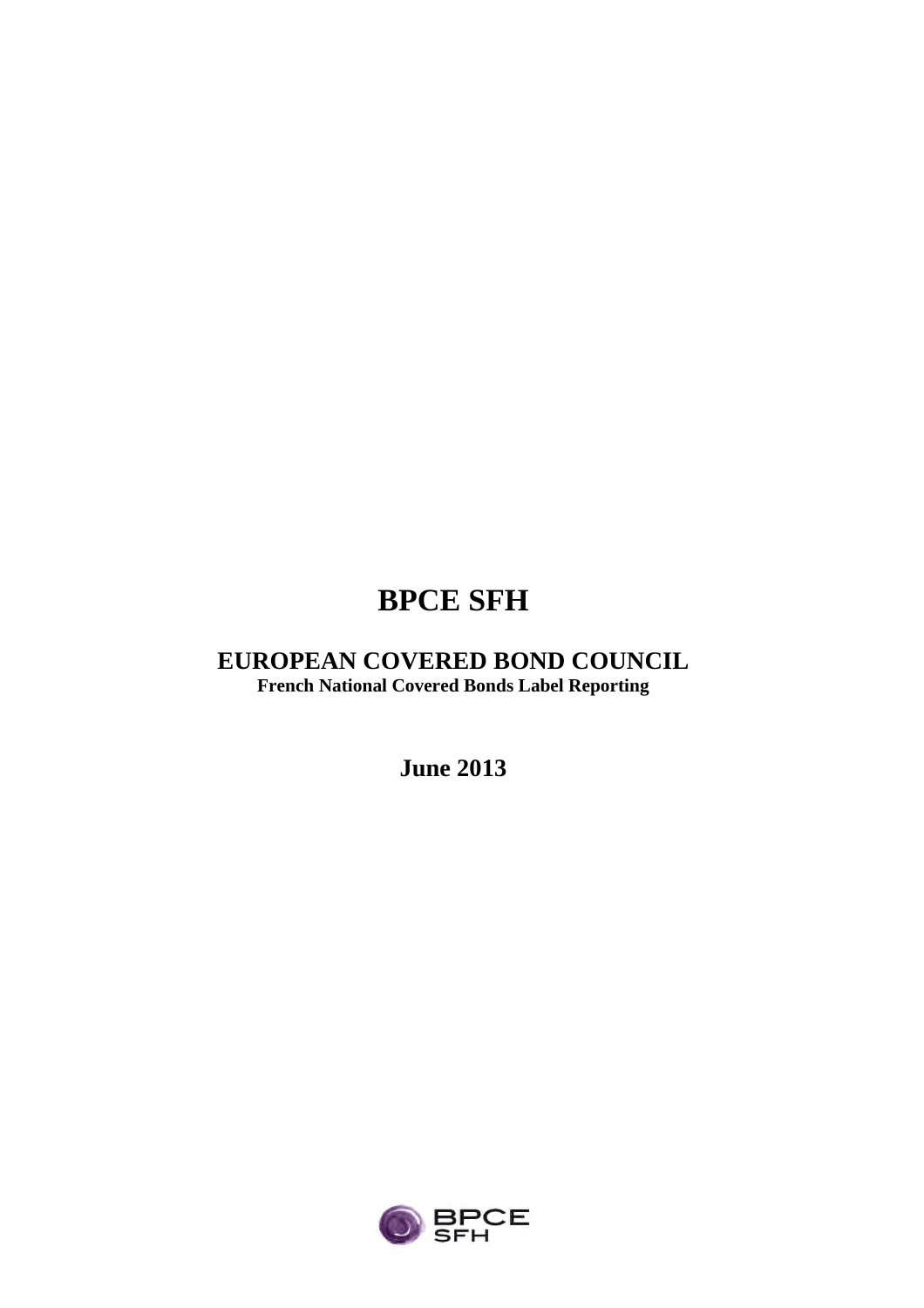**CB ISSUER** BPCE SFH<br>porting date 30/06/2013

**Reporting date** 30/06/2013 (dd/mm/yyyy)

## 1 **GROUP LEVEL INFORMATION AND SENIOR UNSECURED RATINGS**

| . .<br>. | $\sqrt{ }$                                         | <b>BPCE</b>  |
|----------|----------------------------------------------------|--------------|
|          | ┏<br>roup parent company                           | <b>BPCE</b>  |
|          | (link)<br>Group consolidated financial information | www.dd<br>лп |

| 1 ^<br>ے. ا |                                                |               | Rating | <b>Rating Watch</b> | Outlook  |
|-------------|------------------------------------------------|---------------|--------|---------------------|----------|
|             | Senior unsecured rating (group parent company) | <b>IFitch</b> | $A+$   |                     | Négative |
|             |                                                | Moody's       | ΑZ     |                     | Stable   |
|             |                                                | IS&P          |        |                     | Négative |

| 1. 2<br>ن ۱۰ |                                               |               | Rating    | Rating watch | <b>Outlook</b> |
|--------------|-----------------------------------------------|---------------|-----------|--------------|----------------|
|              | Covered bond issuer rating (senior unsecured) | <b>IFitch</b> | <b>NA</b> |              |                |
|              |                                               | Moody's       | <b>NA</b> |              |                |
|              |                                               | IS&P          | <b>NA</b> |              |                |

| 1.4 Core tier 1 ratio (%) (group parent company) | 10,20%     |
|--------------------------------------------------|------------|
| as of                                            | 31/03/2013 |

## 2 **COVERED BOND ISSUER OVERVIEW**

## 2.1 **Covered bond issuer**

| Name of the covered bond issuer           | <b>IBPCE SFH</b>                                               |
|-------------------------------------------|----------------------------------------------------------------|
| Country in which the issuer is based      | <b>IFRANCE</b>                                                 |
| Financial information (link)              | http://www.bpce.fr/communication-financiere/dette/bpce-sfh     |
|                                           |                                                                |
| Information on the legal framework (link) | http://www.ecbc.eu/framework/90/Obligations à l%27Habitat - OH |
| UCITS compliant $(Y/N)$ ?                 |                                                                |
| CRD compliant (Y / N) ?                   |                                                                |

#### 2.2 **Covered bonds and cover pool**

|               |                           | Total       | of which eligible           |  |
|---------------|---------------------------|-------------|-----------------------------|--|
|               |                           | outstanding | entral bank repo-operations |  |
| Cover pool    | Public sector exposures   |             |                             |  |
|               | Commercial assets         |             |                             |  |
|               | <b>Residential assets</b> | 20 646      |                             |  |
|               | Substitute assets         |             |                             |  |
|               | Total                     | 20 646      |                             |  |
|               |                           |             |                             |  |
| Covered bonds |                           | 14714       |                             |  |

#### 2.3 **Overcollateralisation ratios**

|                          | minimum (%) | current (%) |
|--------------------------|-------------|-------------|
| Legal ("coverage ratio") | 102.0%      | 131.3%      |
| Contractual (ACT)        | 100.0%      | 119.0%      |
| other                    |             |             |

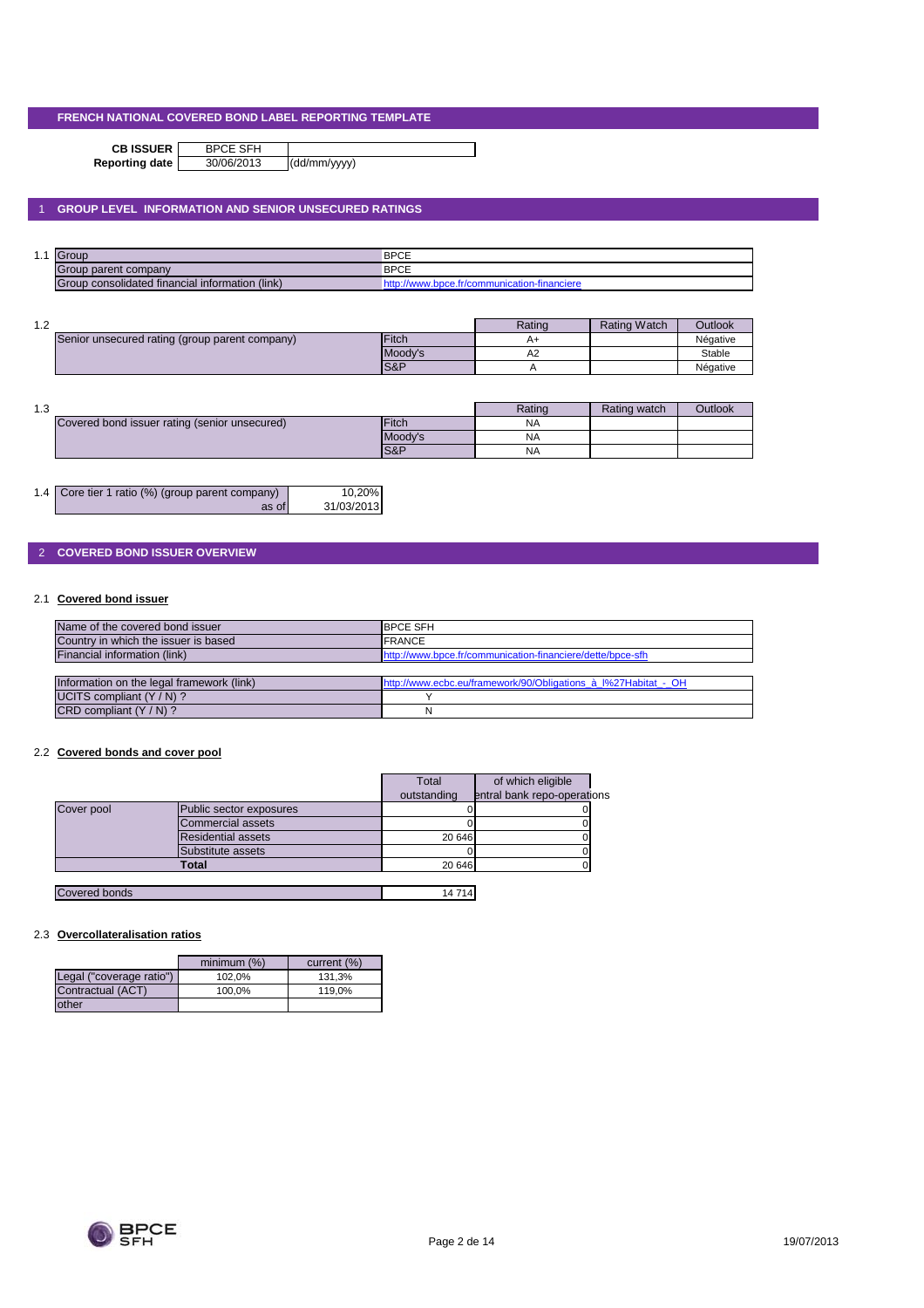## 2.4 **Covered bonds ratings**

|                      |         | Rating | <b>Rating Watch</b> | <b>Outlook</b> |
|----------------------|---------|--------|---------------------|----------------|
| Covered bonds rating | Fitch   |        |                     |                |
|                      | Moody's | Aaa    |                     | Stable         |
|                      | S&P     | AAA    |                     | Stable         |

#### 2.5 **Liabilities of the covered bond issuer**

| <b>LIABILITIES</b>                          | Outstanding |
|---------------------------------------------|-------------|
| Equity                                      | 600         |
| Subordinated debt                           |             |
| Other non privileged liabilities            |             |
| Total equity and non privileged liabilities | 600         |
| <b>Covered bonds</b>                        | 14714       |
| Other privileged liabilities                |             |
| Total privileged liabilities                | 14714       |
| <b>TOTAL</b>                                | 15 3 14     |

## 3 **ALM OF THE COVERED BOND ISSUER**

## 3.1 **WAL (weighted average life) of cover pool and covered bonds**

|                             | Expected | Contractual | explanations (CPR rate<br>used etc) |
|-----------------------------|----------|-------------|-------------------------------------|
| Public sector               | 0,0      | 0,0         |                                     |
| <b>Residential</b>          | 7,0      | 8,8         | (CPR rate = $4\%$ )                 |
| Commercial                  | 0,0      | 0,0         |                                     |
| Substitute assets           | 0,0      | 0,0         |                                     |
| <b>WAL of cover pool</b>    | 7,0      | 8,8         |                                     |
|                             |          |             |                                     |
| <b>WAL of covered bonds</b> | 6,0      | 6,0         |                                     |

## 3.2 **Expected maturity structure of cover pool and covered bonds**

|                                           | $0 - 1Y$<br>(years) | $-2Y$   | $2 - 3Y$ | $3 - 4Y$ | $4 - 5Y$ | $5 - 10Y$ | $10+Y$  |
|-------------------------------------------|---------------------|---------|----------|----------|----------|-----------|---------|
| Public sector                             |                     |         |          |          |          |           |         |
| <b>Residential</b>                        | 2 1 2 9             | 2 1 1 7 | 1918     | 734      | 1573     | 5817      | 5 3 5 8 |
| Commercial                                |                     |         |          |          |          |           |         |
| Substitute assets                         |                     |         |          |          |          |           |         |
| <b>Expected maturity of cover pool</b>    | 2 1 2 9             | 2 1 1 7 | 1918     | 734      | 1573     | 5817      | 5 3 5 8 |
|                                           |                     |         |          |          |          |           |         |
| <b>Expected maturity of covered bonds</b> | 54 <sub>1</sub>     | 20      | 2883     | 545      | 2 2 4 5  | 7 1 1 7   | 8511    |

#### 3.3 **Contractual maturity structure of cover pool and covered bonds**

|                                    | $0 - 1Y$ | $-2Y$     | $2 - 3Y$ | $3 - 4Y$ | $4 - 5Y$ | $5 - 10Y$ | $10 + Y$ |
|------------------------------------|----------|-----------|----------|----------|----------|-----------|----------|
| Public sector                      |          |           |          |          |          |           |          |
| <b>Residential</b>                 | 550      | 1483      | 1416     | 350      | 295      | 5 603     | 7950     |
| Commercial                         |          |           |          |          |          |           |          |
| Substitute assets                  |          |           |          |          |          |           |          |
| Contractual maturity of cover pool | 550      | 1483      | 1416     | 350      | 295      | 5 603     | 7950     |
|                                    |          |           |          |          |          |           |          |
| Contractual maturity of cov. bonds | 54       | 20        | 2883     | 545      | 2 2 4 5  | 7 1 1 7   | 851      |
| of which hard bullet               | 54       | <b>20</b> | 2883     | 545      | 2 2 4 5  | 7 1 1 7   | 851      |
| of which soft bullet               |          |           |          |          |          |           |          |



 $\overline{\phantom{a}}$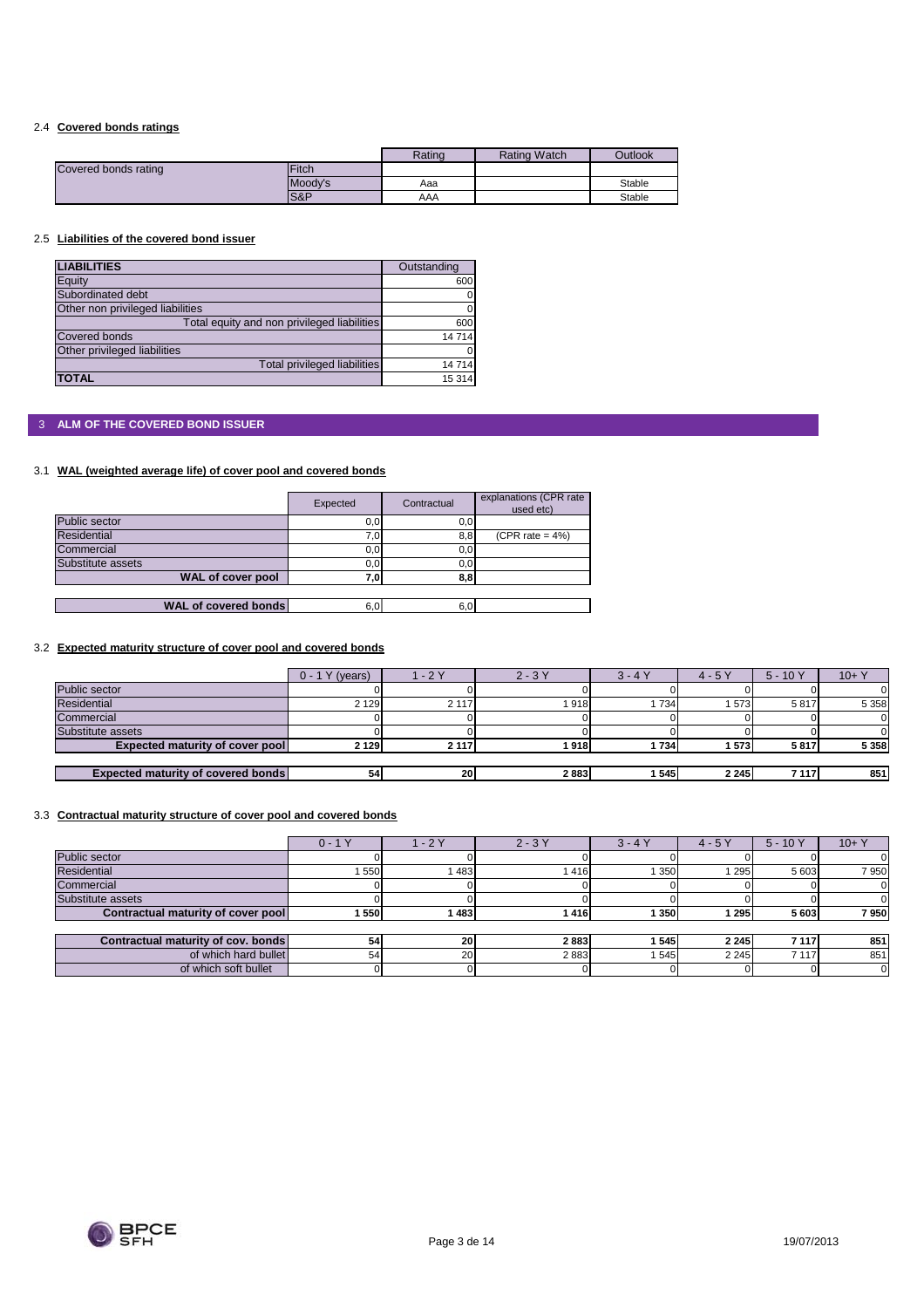## 3.4 **Interest rate and currency risks**

| Interest rate risk               | strategy, limits, counterparties etc (if applicable)                                                                                                                                                                                                                                                                                                                                                                                                                                                                                                                                                                                                                                                                                                                                                                                                                                                                                                                                                                                                                                                                                                                                                                                                                                                                                                                                                                                                                                                                                                                                                                                                                                                                                                                                                                                                                                                                                                                                                                                                                                                                                                                                                                                                                                                                                                   |            |                                                                                                                                                                                                                                                                                                                                                                                                                                                                                                                                                                                                                                                                                                                                                                                                                                                                                                                                                                                                                                                                                                                                                                                                                                                       |
|----------------------------------|--------------------------------------------------------------------------------------------------------------------------------------------------------------------------------------------------------------------------------------------------------------------------------------------------------------------------------------------------------------------------------------------------------------------------------------------------------------------------------------------------------------------------------------------------------------------------------------------------------------------------------------------------------------------------------------------------------------------------------------------------------------------------------------------------------------------------------------------------------------------------------------------------------------------------------------------------------------------------------------------------------------------------------------------------------------------------------------------------------------------------------------------------------------------------------------------------------------------------------------------------------------------------------------------------------------------------------------------------------------------------------------------------------------------------------------------------------------------------------------------------------------------------------------------------------------------------------------------------------------------------------------------------------------------------------------------------------------------------------------------------------------------------------------------------------------------------------------------------------------------------------------------------------------------------------------------------------------------------------------------------------------------------------------------------------------------------------------------------------------------------------------------------------------------------------------------------------------------------------------------------------------------------------------------------------------------------------------------------------|------------|-------------------------------------------------------------------------------------------------------------------------------------------------------------------------------------------------------------------------------------------------------------------------------------------------------------------------------------------------------------------------------------------------------------------------------------------------------------------------------------------------------------------------------------------------------------------------------------------------------------------------------------------------------------------------------------------------------------------------------------------------------------------------------------------------------------------------------------------------------------------------------------------------------------------------------------------------------------------------------------------------------------------------------------------------------------------------------------------------------------------------------------------------------------------------------------------------------------------------------------------------------|
|                                  | The Notes issued under the Programme may be Fixed Rate Notes, Floating Rate Notes, Index Linked Notes or Zero Coupon<br>Notes. Each Series of Notes will be denominated in any Specified Currency and may be Dual Currency Notes (see "Terms<br>and Conditions of the French law Notes").<br>The proceeds from the issuance of the Notes under the Programme will be used by the Issuer to fund Borrower Loans to be<br>made available to the Borrowers under the Credit Facility. The terms and conditions regarding the calculation and the<br>payment of principal and interest under a Borrower Loan shall mirror the equivalent terms and conditions of the Notes funding<br>such Borrower Loan.<br>The Issuer is therefore not exposed to any risk of an interest rate mismatch arising between the payments received on the<br>Borrower Loans and the payments to be made under the Notes. As a consequence, in the absence of any Hedging Trigger<br>Event the Issuer will have no obligation to hedge any interest rate risk.<br>The determination of the interest rate of each Series of Notes, as specified in each applicable Final Terms, shall be made by<br>the Issuer regardless of the interest rate conditions applicable, as the case may be, to such Collateral Security Assets.<br>Before a Hedging Trigger Event occurs, the Borrowers retain any interest rate risk linked to the mismatch between the<br>Collateral Security Assets and the Borrower Loan. Thus until the occurrence of such Hedging Trigger Event, the Borrowers<br>will hedge this interest rate risks according to their usual and current strategies and practices.<br>Furthermore, before a Hedging Trigger Event occurs, and in order to enhance investors' protection and reduce interest rate<br>risk and maturity mismatch upon collateral enforcement, BPCE shall comply with the hedging management guidelines (as<br>described in "The Hedging Letter"). BPCE will ensure on each Asset Cover Test Date that:<br>1. The amount of interest to be received under the Collateral Security Assets shall exceed the amount of interest<br>to be paid under the Notes; and<br>2. The difference between the weighted average life of the Collateral Security Assets and the weighted average<br>life of the outstanding Notes shall not exceed 2 years. |            |                                                                                                                                                                                                                                                                                                                                                                                                                                                                                                                                                                                                                                                                                                                                                                                                                                                                                                                                                                                                                                                                                                                                                                                                                                                       |
|                                  | Nominal                                                                                                                                                                                                                                                                                                                                                                                                                                                                                                                                                                                                                                                                                                                                                                                                                                                                                                                                                                                                                                                                                                                                                                                                                                                                                                                                                                                                                                                                                                                                                                                                                                                                                                                                                                                                                                                                                                                                                                                                                                                                                                                                                                                                                                                                                                                                                | <b>WAL</b> |                                                                                                                                                                                                                                                                                                                                                                                                                                                                                                                                                                                                                                                                                                                                                                                                                                                                                                                                                                                                                                                                                                                                                                                                                                                       |
| Internal                         |                                                                                                                                                                                                                                                                                                                                                                                                                                                                                                                                                                                                                                                                                                                                                                                                                                                                                                                                                                                                                                                                                                                                                                                                                                                                                                                                                                                                                                                                                                                                                                                                                                                                                                                                                                                                                                                                                                                                                                                                                                                                                                                                                                                                                                                                                                                                                        |            |                                                                                                                                                                                                                                                                                                                                                                                                                                                                                                                                                                                                                                                                                                                                                                                                                                                                                                                                                                                                                                                                                                                                                                                                                                                       |
| External<br><b>Currency risk</b> |                                                                                                                                                                                                                                                                                                                                                                                                                                                                                                                                                                                                                                                                                                                                                                                                                                                                                                                                                                                                                                                                                                                                                                                                                                                                                                                                                                                                                                                                                                                                                                                                                                                                                                                                                                                                                                                                                                                                                                                                                                                                                                                                                                                                                                                                                                                                                        |            |                                                                                                                                                                                                                                                                                                                                                                                                                                                                                                                                                                                                                                                                                                                                                                                                                                                                                                                                                                                                                                                                                                                                                                                                                                                       |
|                                  | BPCE SFH to the relevant Borrower.                                                                                                                                                                                                                                                                                                                                                                                                                                                                                                                                                                                                                                                                                                                                                                                                                                                                                                                                                                                                                                                                                                                                                                                                                                                                                                                                                                                                                                                                                                                                                                                                                                                                                                                                                                                                                                                                                                                                                                                                                                                                                                                                                                                                                                                                                                                     |            | The Borrower Loan and the Notes funding such Borrower Loan may be denominated in different currencies. In order to hedge<br>the risk resulting from that currency mismatch, under the Hedging Approved From Letter, BPCE SFH has undertaken, and<br>BPCE (acting in capacity as Administrative Agent and Management and Recovery Agent), has acknowledged and agreed,<br>that if, on any proposed Utilisation Date, the relevant Borrower Loans and the corresponding Notes are denominated in<br>different currencies, BPCE SFH shall enter into the necessary currency hedging transaction(s) with an Eligible Hedging<br>Provider, on or before the issuance of the relevant Notes and granting of the relevant Borrower Loan (the Pre-Enforcement<br>Currency Hedging Transaction(s)). Pursuant to the Credit Facility and Collateral Framework Agreement, BPCE SFH has<br>undertaken in favour of the Borrowers to use commercially reasonable efforts for that purpose, provided that if BPCE SFH<br>does not find any such Eligible Hedging Provider agreeing to enter into such Pre-Enforcement Currency Hedging<br>Transaction(s), the corresponding Notes shall not be issued and the relevant Borrower Loan shall not be made available by |
|                                  | Nominal                                                                                                                                                                                                                                                                                                                                                                                                                                                                                                                                                                                                                                                                                                                                                                                                                                                                                                                                                                                                                                                                                                                                                                                                                                                                                                                                                                                                                                                                                                                                                                                                                                                                                                                                                                                                                                                                                                                                                                                                                                                                                                                                                                                                                                                                                                                                                | <b>WAL</b> |                                                                                                                                                                                                                                                                                                                                                                                                                                                                                                                                                                                                                                                                                                                                                                                                                                                                                                                                                                                                                                                                                                                                                                                                                                                       |
| Internal                         |                                                                                                                                                                                                                                                                                                                                                                                                                                                                                                                                                                                                                                                                                                                                                                                                                                                                                                                                                                                                                                                                                                                                                                                                                                                                                                                                                                                                                                                                                                                                                                                                                                                                                                                                                                                                                                                                                                                                                                                                                                                                                                                                                                                                                                                                                                                                                        |            |                                                                                                                                                                                                                                                                                                                                                                                                                                                                                                                                                                                                                                                                                                                                                                                                                                                                                                                                                                                                                                                                                                                                                                                                                                                       |
| External                         |                                                                                                                                                                                                                                                                                                                                                                                                                                                                                                                                                                                                                                                                                                                                                                                                                                                                                                                                                                                                                                                                                                                                                                                                                                                                                                                                                                                                                                                                                                                                                                                                                                                                                                                                                                                                                                                                                                                                                                                                                                                                                                                                                                                                                                                                                                                                                        |            |                                                                                                                                                                                                                                                                                                                                                                                                                                                                                                                                                                                                                                                                                                                                                                                                                                                                                                                                                                                                                                                                                                                                                                                                                                                       |

## 3.5 **Liquid assets**

|                                  |                     | Outstanding<br>nominal |  |
|----------------------------------|---------------------|------------------------|--|
| <b>ECB eligible internal ABS</b> |                     |                        |  |
| <b>ECB eligible external ABS</b> |                     |                        |  |
| ECB eligible public exposures    |                     |                        |  |
| Substitute assets                | <b>ECB</b> eligible | 395                    |  |
| Other                            |                     | 205                    |  |
| <b>Total liquid assets</b>       |                     | 600                    |  |
| % liquid assets / covered bonds  |                     | 4.1%                   |  |

| <b>Liquidity support</b>            | comments |
|-------------------------------------|----------|
| % liquidity support / covered bonds |          |

## 3.6 **Substitution assets**

|                 | Outstanding | <b>WAL</b> |
|-----------------|-------------|------------|
| AAA to AA-      | 395         | 6.0        |
| $A+$ to $A-$    |             |            |
| <b>Below A-</b> |             |            |
| <b>Total</b>    |             |            |

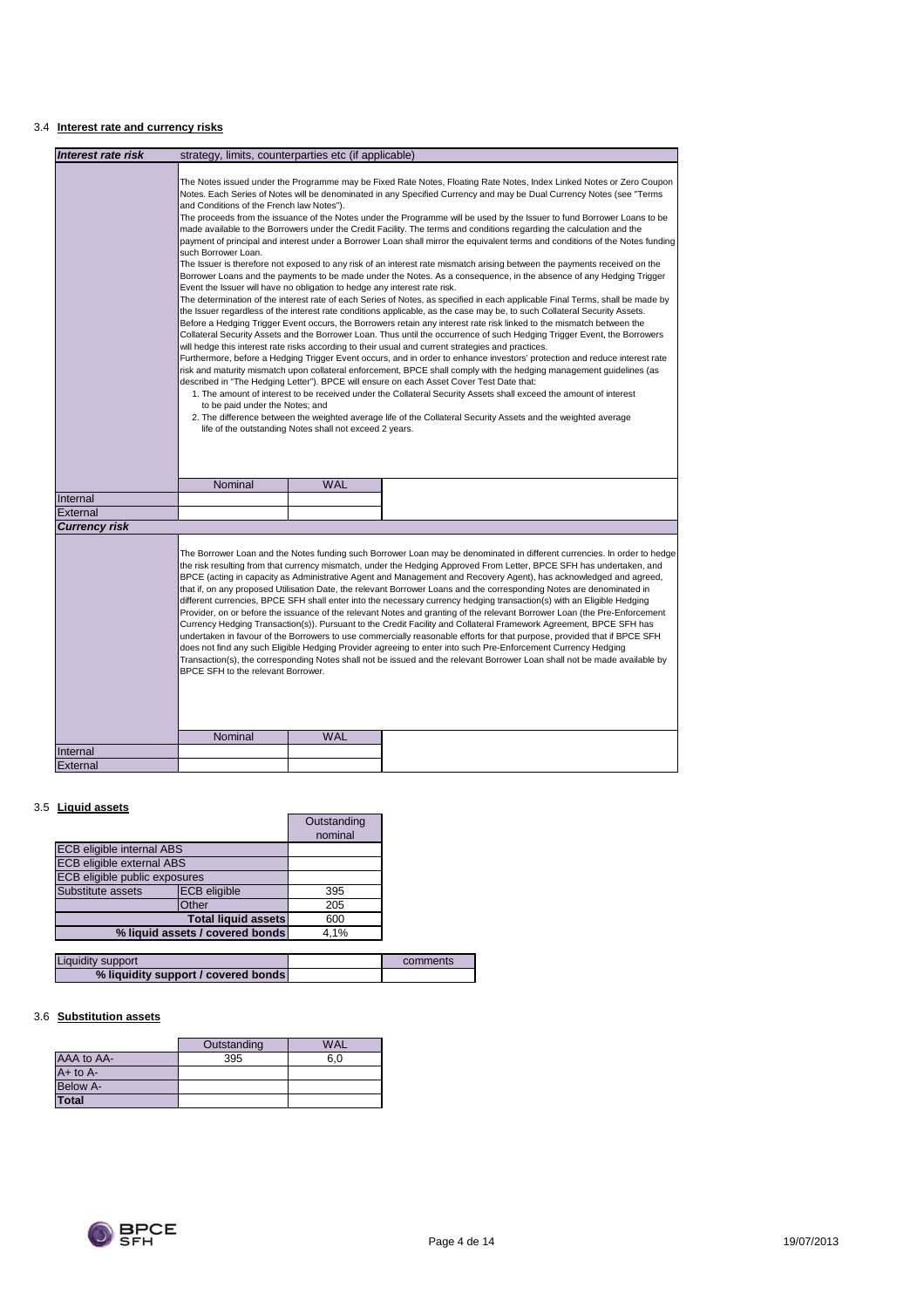**CB ISSUER** BPCE SFH<br>porting date 30/06/2013 **Reporting date** 

4 **RESIDENTIAL COVER POOL DATA**

4.1 **Arrears and defaulted loans outstanding (excluding external MBS)**

|                | % of outstanding   |
|----------------|--------------------|
|                | residential assets |
| Current        | 100,00%            |
| Arrears        | 0,00%              |
| 0-1 months     | 0,00%              |
| 1-2 months     | 0,00%              |
| 2-3 months     | 0,00%              |
| 3-6 months     | 0,00%              |
| 6+ (Defaulted) | 0.00%              |

## 4.2 **Arrears and defaulted loans outstanding (including external MBS)**

| Zone  | Country | $\%$  |
|-------|---------|-------|
| EU    | France  | 0,00% |
| other | other   | 0,00% |
|       |         | 0,00% |

#### 4.3 **Regional breakdown of assets (excluding external MBS)**

| Region                         | %      |
|--------------------------------|--------|
| Alsace                         | 3,04%  |
| Aquitaine                      | 5,34%  |
| Auvergne                       | 2,08%  |
| <b>Basse Normandie</b>         | 1,97%  |
| Bourgogne                      | 2,62%  |
| <b>Bretagne</b>                | 4,13%  |
| Centre                         | 2,84%  |
| Champagne-Ardennes             | 1,06%  |
| Corse                          | 0,54%  |
| <b>DOM - TOM</b>               | 0,95%  |
| Franche-Comté                  | 1,73%  |
| <b>Haute Normandie</b>         | 2,73%  |
| Ile-de-France (Paris included) | 14,82% |
| Languedoc Roussillon           | 4,04%  |
| Limousin                       | 0,94%  |
| Lorraine                       | 3,21%  |
| Midi Pyrenées                  | 6,07%  |
| Nord-Pas-de-Calais             | 4,63%  |
| Pays de Loire                  | 6,27%  |
| Picardie                       | 2,27%  |
| Poitou - Charentes             | 2,18%  |
| Provence-Alpes-Côte d'Azur     | 11,91% |
| <b>Rhones Alpes</b>            | 12,00% |
|                                |        |
| other                          | 0,00%  |
| No data                        | 2,62%  |

## 4.4 **Unindexed current LTV (excluding external MBS)**

| WA unindexed current LTVs (%) | 69,64% |
|-------------------------------|--------|

|                    | Category    | %      |
|--------------------|-------------|--------|
| <b>LTV</b> buckets | $0 - 40$    | 12,14% |
|                    | $40 - 50$   | 7,64%  |
|                    | $50 - 60$   | 9,89%  |
|                    | $60 - 70$   | 12,53% |
|                    | $70 - 80$   | 16,32% |
|                    | $80 - 85$   | 10,32% |
|                    | $85 - 90$   | 11,99% |
|                    | $90 - 95$   | 12,43% |
|                    | $95 - 100$  | 6,75%  |
|                    | $100 - 105$ | 0,00%  |
|                    | $105 - 110$ | 0,00%  |
|                    | $110 - 115$ | 0,00%  |
|                    | $115+$      | 0.00%  |

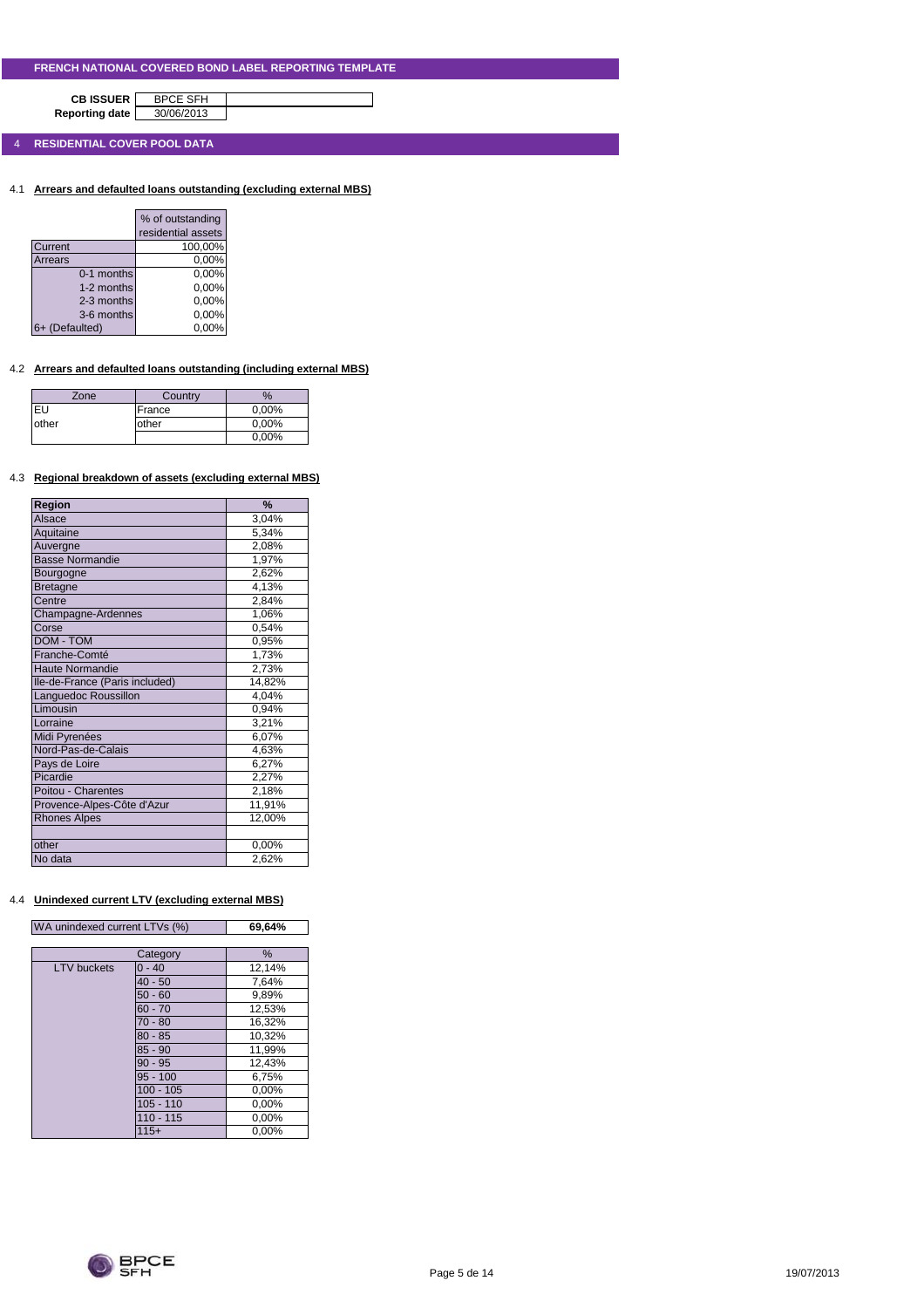#### 4.5 **Indexed current LTV (excluding external MBS)**

| WA indexed current LTVs (%) |             | 65,30% |  |
|-----------------------------|-------------|--------|--|
|                             |             |        |  |
|                             | Category    | %      |  |
| <b>LTV</b> buckets          | $0 - 40$    | 19,15% |  |
|                             | $40 - 50$   | 8,25%  |  |
|                             | $50 - 60$   | 9,26%  |  |
|                             | $60 - 70$   | 11,32% |  |
|                             | $70 - 80$   | 14,90% |  |
|                             | $80 - 85$   | 9,76%  |  |
|                             | $85 - 90$   | 10,99% |  |
|                             | $90 - 95$   | 9,67%  |  |
|                             | $95 - 100$  | 5,40%  |  |
|                             | $100 - 105$ | 1,11%  |  |
|                             | $105 - 110$ | 0,19%  |  |
|                             | $110 - 115$ | 0,00%  |  |
|                             | $115+$      | 0,00%  |  |

## 4.6 **Mortgages and guarantees (excluding external MBS)**

|                                          |                          | $\%$   |
|------------------------------------------|--------------------------|--------|
| 1st lien mortgage with state guaranty    | 8,74%                    |        |
| 1st lien mortgage without state quaranty |                          | 54,09% |
|                                          | Total 1st lien mortgages | 62,83% |
| quaranteed                               | Crédit Logement          | 2,80%  |
|                                          | <b>CEGC</b>              | 34,37% |
|                                          | other                    | 0,00%  |
|                                          | other                    | 0,00%  |
|                                          | total quarantees         | 37,17% |

#### 4.7 **Seasoning (excluding external MBS)**

| <b>Months</b> | $\%$   |
|---------------|--------|
| < 12          | 2,99%  |
| $12 - 24$     | 17.54% |
| $24 - 36$     | 17.99% |
| $36 - 60$     | 20,84% |
| >60           | 40,63% |

#### 4.8 **Loan purpose (excluding external MBS)**

|                | %        |
|----------------|----------|
| Owner occupied | 86,58%   |
| Second home    | 1.98%    |
| Buy-to-let     | 11.45%   |
| Other          | 0,00%    |
| No data        | $0.00\%$ |

## 4.9 **Principal amortisation (excluding external MBS)**

|                       | %       |
|-----------------------|---------|
| Amortising            | 100,00% |
| <b>Partial bullet</b> | 0,00%   |
| <b>Bullet</b>         | 0,00%   |
| Other                 | 0,00%   |
| No data               | 0,00%   |

## 4.10 **Interest rate type (excluding external MBS)**

I

|                       | %        |
|-----------------------|----------|
| <b>Fixed for life</b> | 92,95%   |
| Capped for life       | 6,39%    |
| Floating (1y or less) | 0.66%    |
| Mixed $(1y+)$         | 0,00%    |
| Other                 | 0,00%    |
| <b>Vo data</b>        | $0.00\%$ |

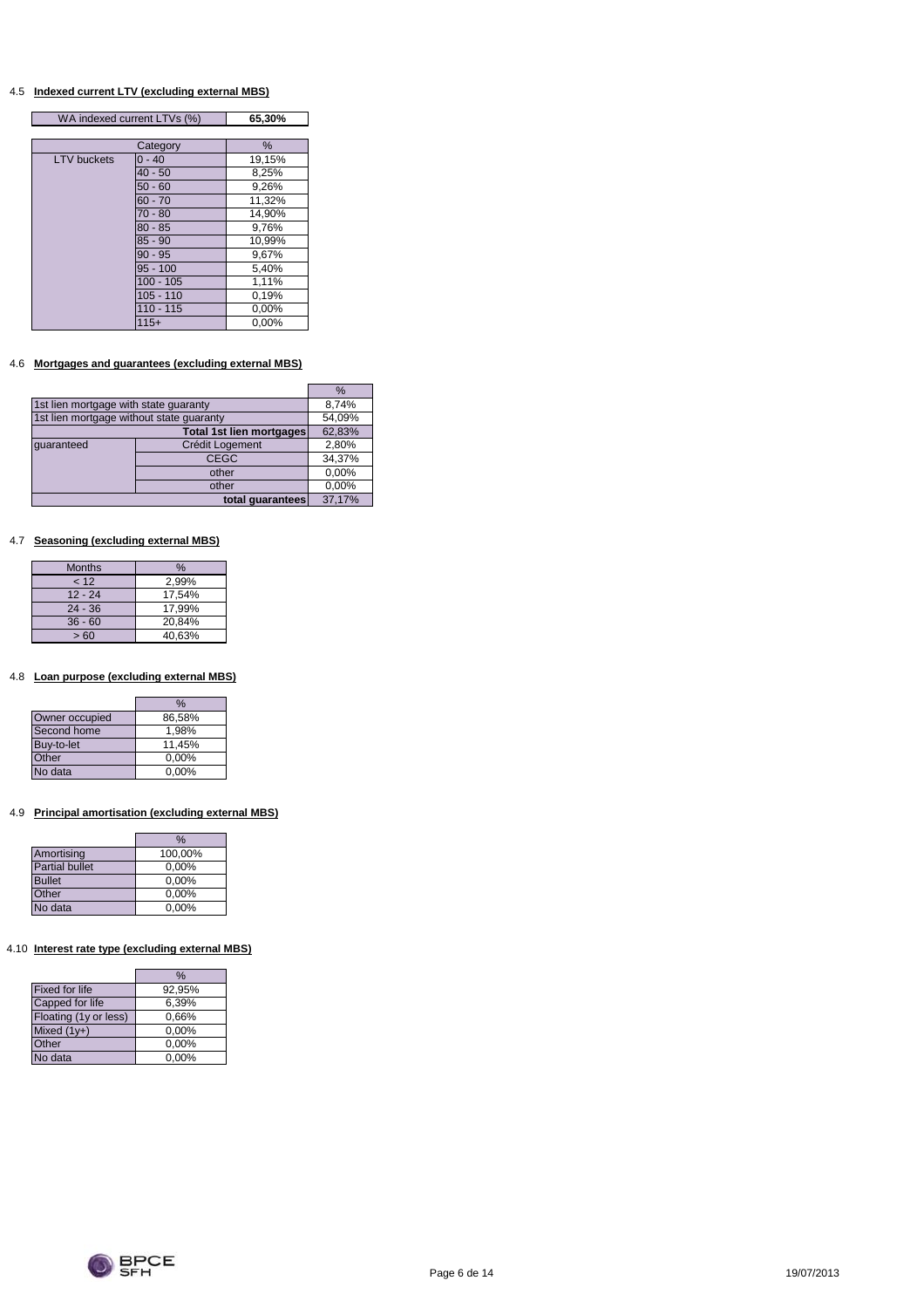## 4.11 **Borrowers (excluding external MBS)**

|                     | $\%$   |
|---------------------|--------|
| <b>Employees</b>    | 63,76% |
| Civil servants      | 15,54% |
| Self employed       | 14,01% |
| Retired / Pensioner | 2,03%  |
| Other non-working   | 4,66%  |
| No data             | 0,00%  |

## 4.12 **Granularity and large exposures (excluding external MBS)**

| Number of loans                          | 369 296    |
|------------------------------------------|------------|
| Average outstanding balance $(\epsilon)$ | 55 907     |
|                                          |            |
|                                          | % of total |
|                                          | cover pool |
| 5 largest exposures (%)                  | 0,01%      |
| 10 largest exposures (%)                 | 0,03%      |
|                                          |            |

## 4.13 **Residential MBS**

|             | Inter<br>hall | External |
|-------------|---------------|----------|
| Outstanding |               |          |

| <b>Internal RMBS DETAILS</b> |             |                        |        |         |                             |                    |                   |                             |                             |               |  |
|------------------------------|-------------|------------------------|--------|---------|-----------------------------|--------------------|-------------------|-----------------------------|-----------------------------|---------------|--|
| Name                         | <b>ISIN</b> | Outstanding<br>balance | Rating |         | Year of<br>last<br>issuance | %<br>subordination | % reserve<br>fund | % credit<br>enhanceme<br>nt | Main<br>country<br>(assets) | Originator(s) |  |
|                              |             |                        | Fitch  | Moody's | S&P                         |                    |                   |                             |                             |               |  |
| RMBS <sub>1</sub>            |             |                        |        |         |                             |                    |                   |                             |                             |               |  |
| RMBS 2                       |             |                        |        |         |                             |                    |                   |                             |                             |               |  |
| RMBS 3                       |             |                        |        |         |                             |                    |                   |                             |                             |               |  |
| etc                          |             |                        |        |         |                             |                    |                   |                             |                             |               |  |

| <b>External RMBS DETAILS</b> |
|------------------------------|
|------------------------------|

| Name              | <b>ISIN</b> | Outstanding<br>balance | Rating |         |     |  |  |  | Year of<br>last<br>issuance | Main country<br>(assets) | Originator(<br>s) |
|-------------------|-------------|------------------------|--------|---------|-----|--|--|--|-----------------------------|--------------------------|-------------------|
|                   |             |                        | Fitch  | Moody's | S&P |  |  |  |                             |                          |                   |
| RMBS <sub>1</sub> |             |                        |        |         |     |  |  |  |                             |                          |                   |
| RMBS 2            |             |                        |        |         |     |  |  |  |                             |                          |                   |
| RMBS 3            |             |                        |        |         |     |  |  |  |                             |                          |                   |
| etc               |             |                        |        |         |     |  |  |  |                             |                          |                   |

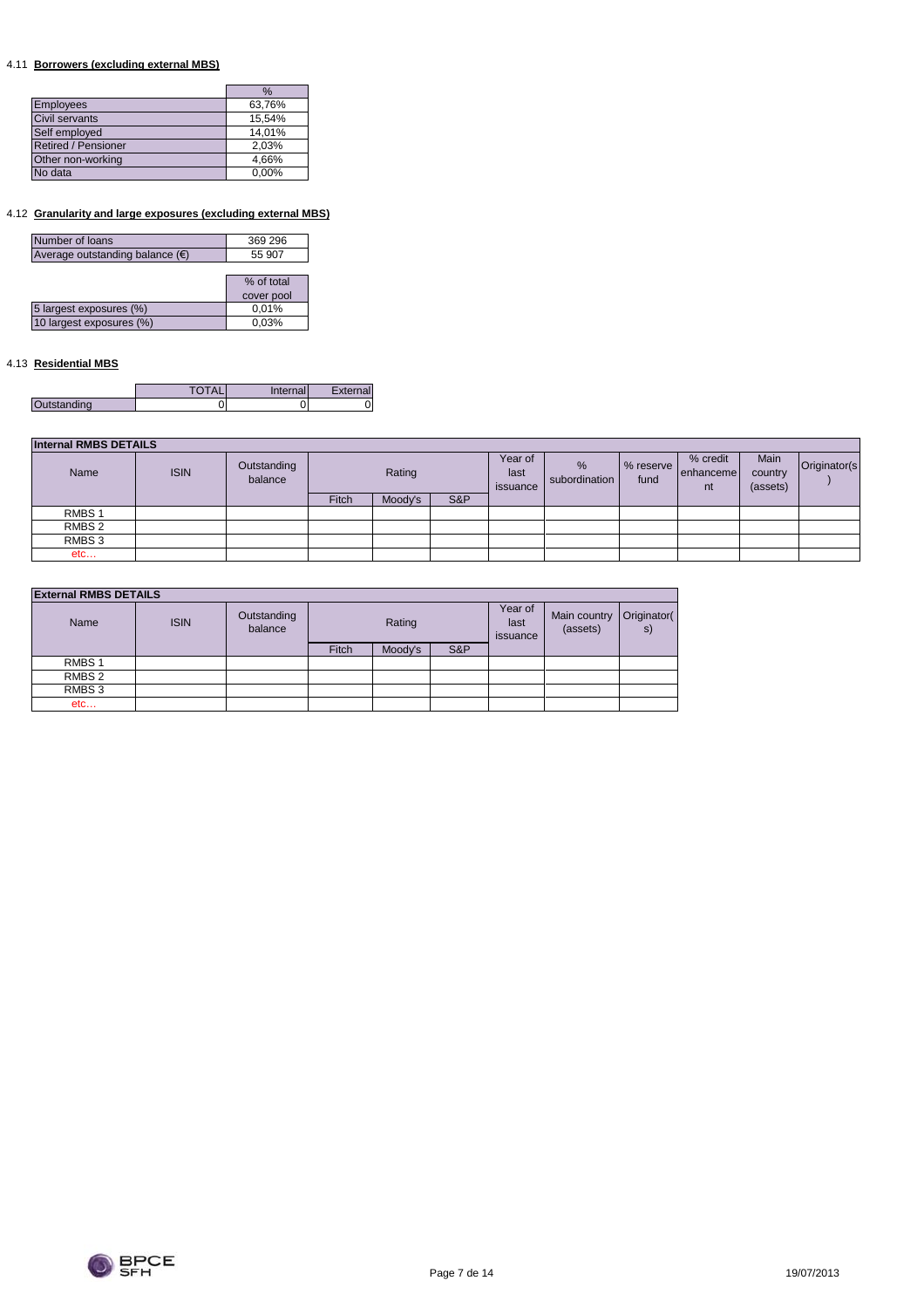| <b>CB ISSUERI</b> | <b>BPCE SFH</b> |  |
|-------------------|-----------------|--|
| Reporting date    | 30/06/2013      |  |

#### 5 **PUBLIC SECTOR COVER POOL DATA**

#### 5.1 **Arrears and defaulted loans outstanding**

|                | % of outstanding public<br>sector assets |
|----------------|------------------------------------------|
|                |                                          |
| <b>Current</b> |                                          |
| Arrears        |                                          |
| 0-1 months     |                                          |
| 1-2 months     |                                          |
| 2-3 months     |                                          |
| 3-6 months     |                                          |
| Defaulted (6+) |                                          |

#### 5.2 **Geographical distribution and type of Claim**

|               |                        | Exposures to<br>or garanteed<br>by<br>Supranational<br>Institution | <b>Exposures to</b><br>Sovereigns | Exposures<br>garanteed by<br>Sovereigns | by ECA | Exposures<br>garanteed departments<br>/ federal<br>states | Exposures<br>Exposures   to regions /   garanteed by Exposures to<br>regions /<br>departments /<br>federal states | Exposures<br>  municipalitie   garanteed by<br>municipalities | Other direct<br>public<br>exposures | Other indirect<br>public<br>exposures | <b>Total</b> | % |
|---------------|------------------------|--------------------------------------------------------------------|-----------------------------------|-----------------------------------------|--------|-----------------------------------------------------------|-------------------------------------------------------------------------------------------------------------------|---------------------------------------------------------------|-------------------------------------|---------------------------------------|--------------|---|
| <b>EUROPE</b> | <b>France</b>          |                                                                    |                                   |                                         |        |                                                           |                                                                                                                   |                                                               |                                     |                                       |              |   |
|               | other countries Europe |                                                                    |                                   |                                         |        |                                                           |                                                                                                                   |                                                               |                                     |                                       |              |   |
|               |                        |                                                                    |                                   |                                         |        |                                                           |                                                                                                                   |                                                               |                                     |                                       |              |   |
| Asia          | other countries Asia   |                                                                    |                                   |                                         |        |                                                           |                                                                                                                   |                                                               |                                     |                                       |              |   |
|               |                        |                                                                    |                                   |                                         |        |                                                           |                                                                                                                   |                                                               |                                     |                                       |              |   |
|               |                        |                                                                    |                                   |                                         |        |                                                           |                                                                                                                   |                                                               |                                     |                                       |              |   |
| <b>Total</b>  |                        |                                                                    |                                   |                                         |        |                                                           |                                                                                                                   |                                                               |                                     |                                       |              |   |

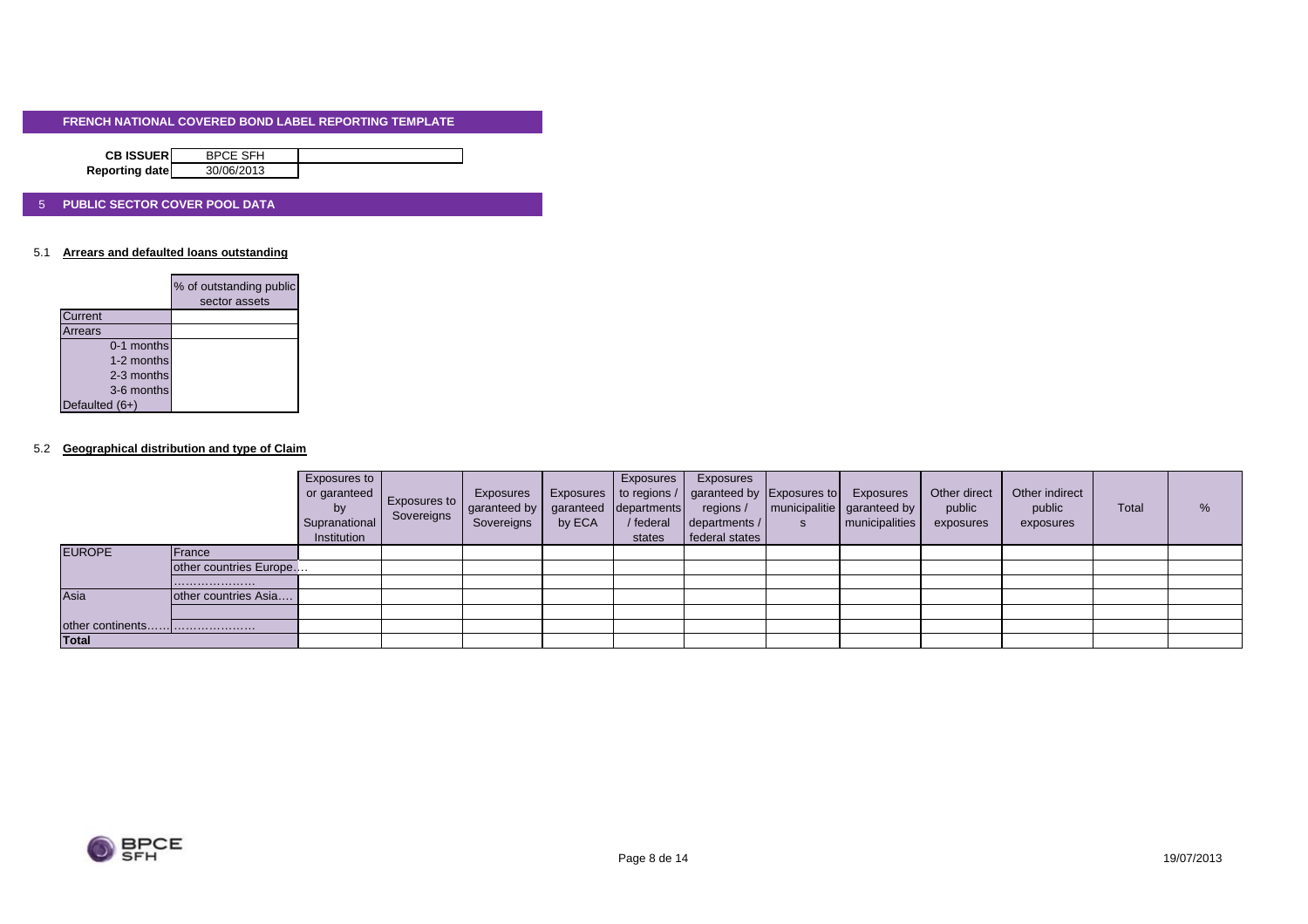#### 5.3 **Geographical distribution and nature of the underlying operation**

|                  |                 | Loans | <b>Securities</b> | <b>ABS</b> | Total |
|------------------|-----------------|-------|-------------------|------------|-------|
| <b>EUROPE</b>    | France          |       |                   |            |       |
|                  | other countries |       |                   |            |       |
|                  |                 |       |                   |            |       |
| Asia             |                 |       |                   |            |       |
|                  |                 |       |                   |            |       |
| other continents |                 |       |                   |            |       |
| Total            |                 |       |                   |            |       |

#### 5.4 **Regional exposures**

|                            | Outstanding |   |
|----------------------------|-------------|---|
|                            | balance     | % |
| <b>Alsace</b>              |             |   |
| Aquitaine                  |             |   |
| Auvergne                   |             |   |
| Basse-Normandie            |             |   |
| Bourgogne                  |             |   |
| <b>Bretagne</b>            |             |   |
| Centre                     |             |   |
| Champagne-Ardenne          |             |   |
| Corse                      |             |   |
| Franche-Comté              |             |   |
| Haute-Normandie            |             |   |
| Ile-de-France              |             |   |
| Languedoc-Roussillon       |             |   |
| Limousin                   |             |   |
| Lorraine                   |             |   |
| Midi-Pyrénées              |             |   |
| Nord-Pas-de-Calais         |             |   |
| Pays de la Loire           |             |   |
| Picardie                   |             |   |
| <b>Poitou-Charentes</b>    |             |   |
| Provence-Alpes-Côte d'Azur |             |   |
| Rhône-Alpes                |             |   |
| Dom-Tom                    |             |   |
| other                      |             |   |
|                            |             |   |
| Total                      |             |   |

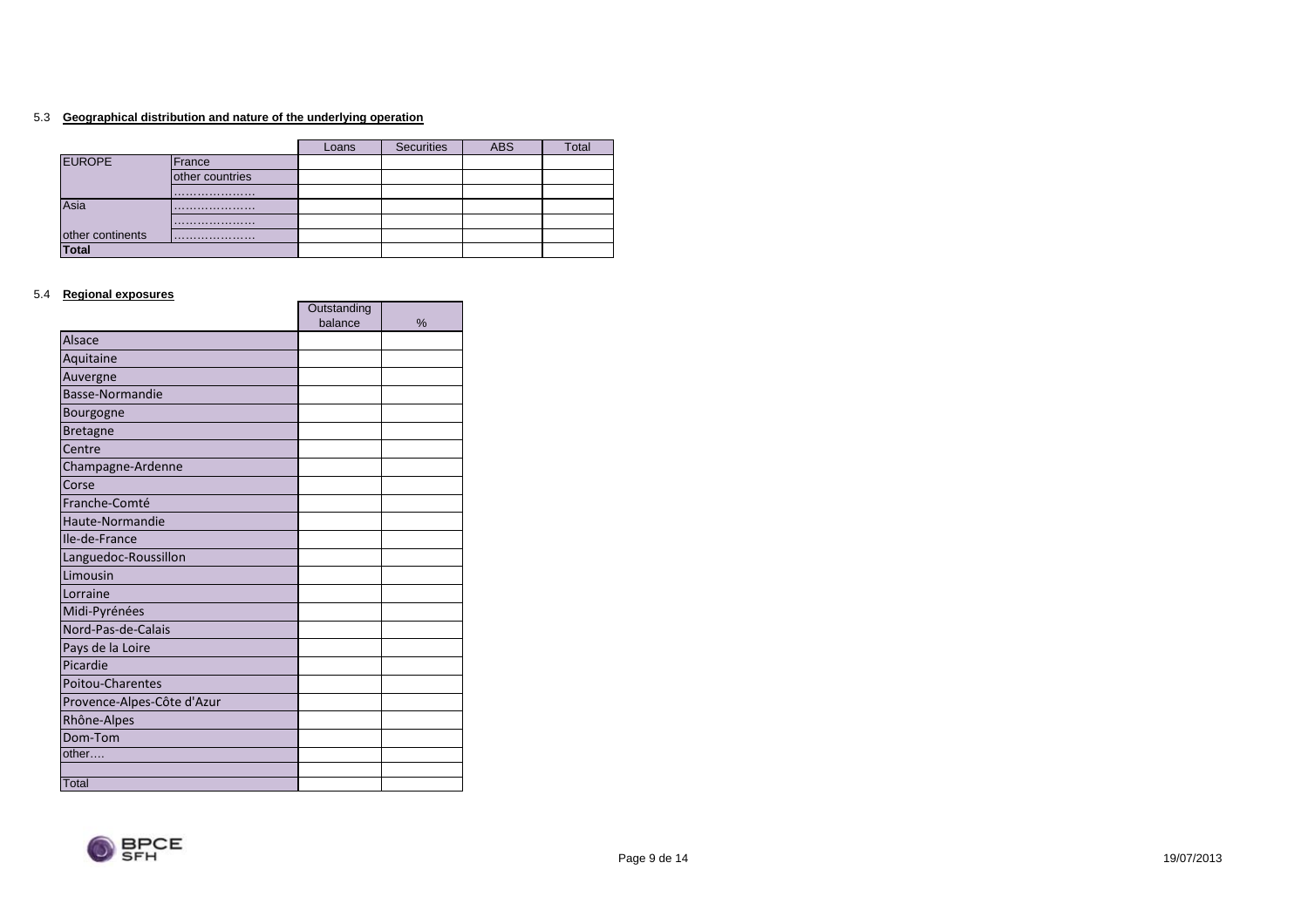#### 5.5 **Interest rate**

|                       | $\%$ |
|-----------------------|------|
| <b>Fixed for life</b> |      |
| Capped for life       |      |
| Floating              |      |
| <b>Mixed</b>          |      |
| Other                 |      |
| No data               |      |

#### 5.6 **Currency**

|            | % |
|------------|---|
| <b>EUR</b> |   |
| USD        |   |
| JPY        |   |
| Other      |   |

#### 5.7 **Principal amortisation**

|                       | $\frac{0}{6}$ |
|-----------------------|---------------|
| Amortising            |               |
| <b>Partial bullet</b> |               |
| <b>Bullet</b>         |               |
| Other                 |               |
| No data               |               |

#### 5.8 **Granularity and large exposures**

10 largest exposures (%)

| Number of exposures                      |  |
|------------------------------------------|--|
| Average outstanding balance $(\epsilon)$ |  |
|                                          |  |
| 5 largest exposures (%)                  |  |

| <b>BPCF</b><br>SEH |
|--------------------|
|                    |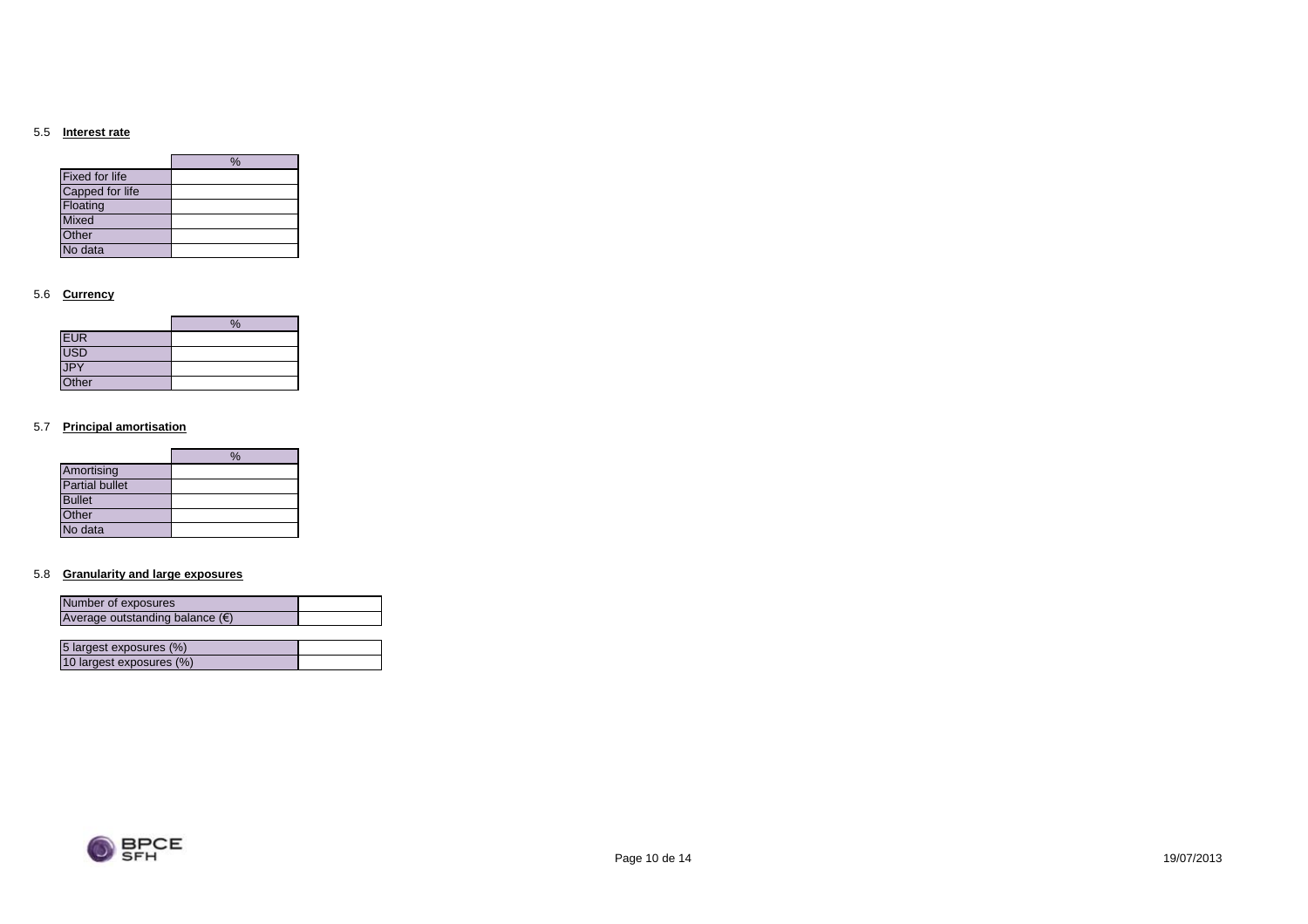#### 5.9 **Public sector ABS**

|             | Internal | External |
|-------------|----------|----------|
| Outstanding |          |          |

| <b>Internal ABS DETAILS</b> |             |                        |        |         |                          |                    |                   |                         |                          |               |  |
|-----------------------------|-------------|------------------------|--------|---------|--------------------------|--------------------|-------------------|-------------------------|--------------------------|---------------|--|
| Name                        | <b>ISIN</b> | Outstanding<br>balance | Rating |         | Year of last<br>issuance | %<br>subordination | % reserve<br>fund | % credit<br>enhancement | Main country<br>(assets) | Originator(s) |  |
|                             |             |                        | Fitch  | Moody's | S&P                      |                    |                   |                         |                          |               |  |
| ABS <sub>1</sub>            |             |                        |        |         |                          |                    |                   |                         |                          |               |  |
| ABS <sub>2</sub>            |             |                        |        |         |                          |                    |                   |                         |                          |               |  |
| ABS <sub>3</sub>            |             |                        |        |         |                          |                    |                   |                         |                          |               |  |
| etc                         |             |                        |        |         |                          |                    |                   |                         |                          |               |  |

| <b>External ABS DETAILS</b> |             |                        |              |         |     |                          |                                          |  |
|-----------------------------|-------------|------------------------|--------------|---------|-----|--------------------------|------------------------------------------|--|
| Name                        | <b>ISIN</b> | Outstanding<br>balance | Rating       |         |     | Year of last<br>issuance | Main country   Originator(s)<br>(assets) |  |
|                             |             |                        | <b>Fitch</b> | Moody's | S&P |                          |                                          |  |
| ABS <sub>1</sub>            |             |                        |              |         |     |                          |                                          |  |
| ABS <sub>2</sub>            |             |                        |              |         |     |                          |                                          |  |
| ABS <sub>3</sub>            |             |                        |              |         |     |                          |                                          |  |
| etc                         |             |                        |              |         |     |                          |                                          |  |

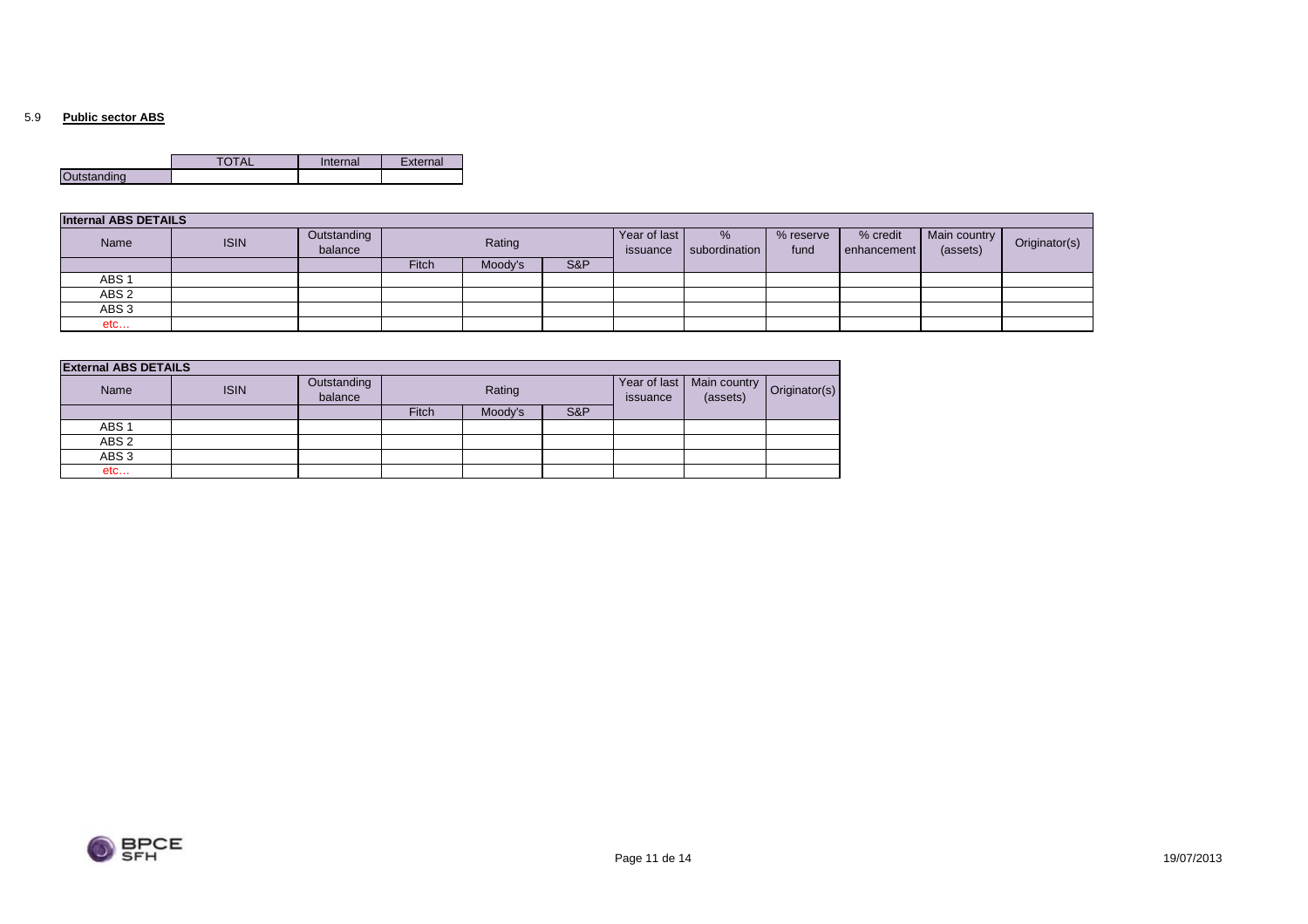| <b>CB ISSUER</b> BPCE SFH |  |
|---------------------------|--|
| Reporting date 30/06/2013 |  |

## 6 **COVERED BONDS**

## 6.1 **Outstanding covered bonds**

|                           | 30/06/2013 | 31/12/2012 | 31/12/2011 | 31/12/2010 |  |  |  |
|---------------------------|------------|------------|------------|------------|--|--|--|
| Public placement          | 13700      | 13 0 75    | 6 600      |            |  |  |  |
| Private placement         | 1 0 1 4    | 560        | 28         |            |  |  |  |
| <b>Sum</b>                | 14714      | 13 635     | 6628       | 0          |  |  |  |
|                           |            |            |            |            |  |  |  |
| Denominated in $\epsilon$ | 14714      | 13 635     | 6628       |            |  |  |  |
| Denominated in USD        |            | 0          |            |            |  |  |  |
| Denominated in CHF        |            | 0          | 0          |            |  |  |  |
| Denominated in JPY        | 0          | 0          | 0          |            |  |  |  |
| Denominated in GBP        |            | o          |            |            |  |  |  |
| Other                     |            |            |            |            |  |  |  |
| <b>Sum</b>                | 14714      | 13 635     | 6628       |            |  |  |  |
|                           |            |            |            |            |  |  |  |
| Fixed coupon              | 14 488     | 13 4 8 2   | 6628       |            |  |  |  |
| Floating coupon           | 227        | 154        | O          |            |  |  |  |
| Other                     |            | O          |            |            |  |  |  |
| <b>Sum</b>                | 14714      | 13 635     | 6628       | 0          |  |  |  |

## 6.2 **Issuance**

| Public placement          | 625     | 6475    | 6 600    |  |
|---------------------------|---------|---------|----------|--|
| Private placement         | 454     | 533     | 28       |  |
| Sum                       | 1 0 7 9 | 7 008   | 6628     |  |
|                           |         |         |          |  |
| Denominated in $\epsilon$ | 1 0 7 9 | 7 0 0 8 | 6628     |  |
| Denominated in USD        |         | n       | 0        |  |
| Denominated in CHF        | 0       |         | 0        |  |
| Denominated in JPY        | 0       |         | 0        |  |
| Denominated in GBP        | 0       |         | $\Omega$ |  |
| Other                     |         |         |          |  |
| Sum                       | 1 079   | 7008    | 6628     |  |
|                           |         |         |          |  |
| <b>Fixed coupon</b>       | 1 0 0 6 | 6854    | 6628     |  |
| Floating coupon           | 73      | 154     | 0        |  |
| Other                     |         | 0       | O        |  |
| Sum                       | 1 079   | 7008    | 6628     |  |

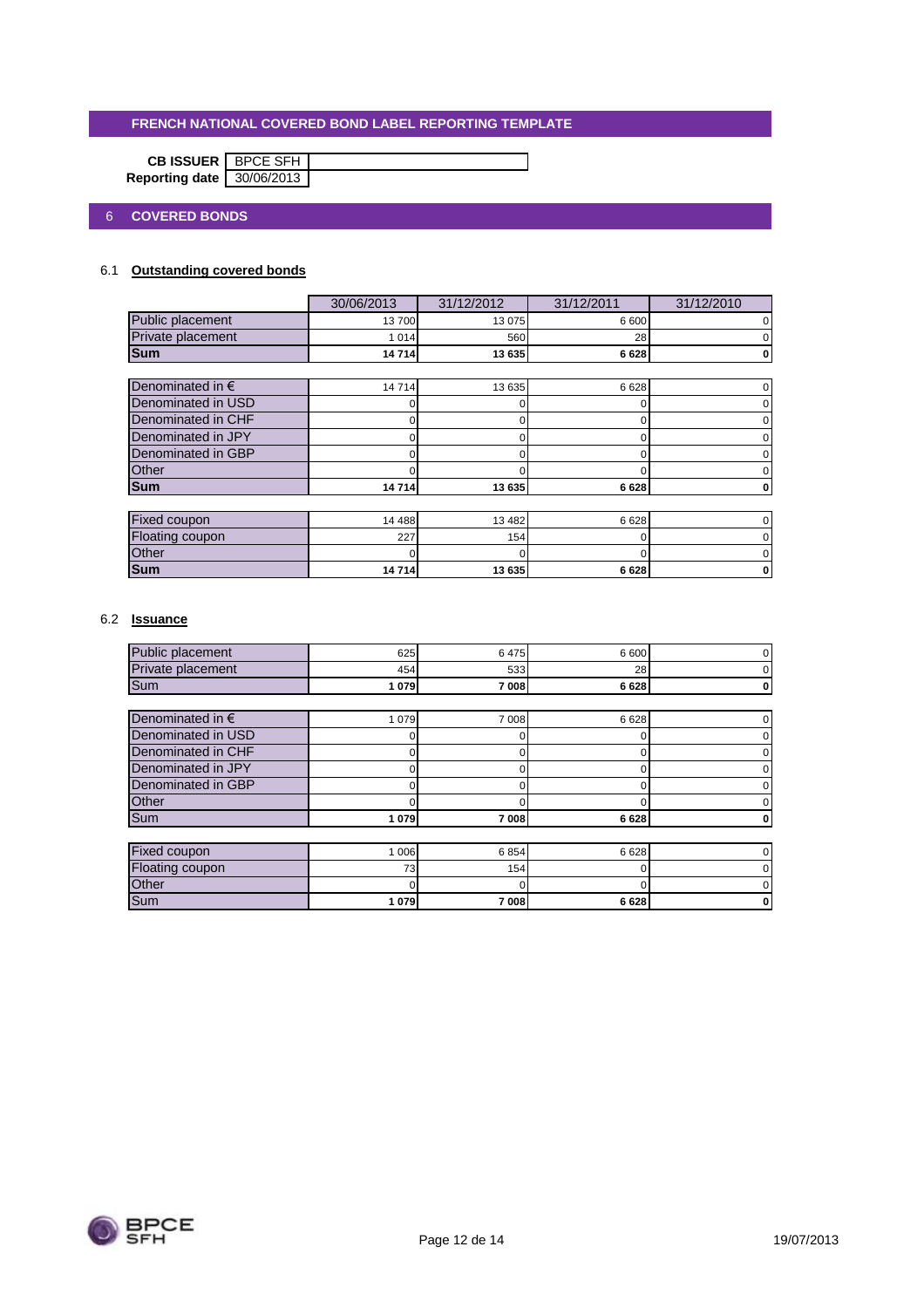#### **unless detailed otherwise**

all amounts in EUR millions (without decimals) percentages (%) with 2 decimals time periods in months (with 1 decimal)

**Group level information, senior unsecured ratings and covered bond issuer overview**

1.2 Ratings of the parent company of the group in which the CB issuer is consolidated.

#### 1.3 **Covered bond issuer ratings**

The rating agencies' methodologies ususally take the senior unsecured rating of a covered bond issuer's parent company as a starting point for their assessment of the credit risk of covered bonds. However, instead of refering to the parent company rating, some rating agencies may issue a "covered bond issuer rating" which is an assessment of the credit quality of a CB issuer's credit quality on an unsecured basis. Generally, a "covered bond issuer rating" is the same as the senior unsecured rating of the CB issuer's parent company although it may be different in some specific cases. If no "CB issuer rating" has been granted to the CB issuer, "NA" should be indicated.

#### 2.1 **Covered bond issuer**

#### 2.2 **Covered bonds and cover pool**

#### Guaranteed loans or mortgage promissory notes :

If the eligible assets are transfered into the cover pool using guaranteed loans (i.e. collateral directive framework) or mortgage promissory notes, the outstanding amount of the eligible assets pledged as collateral of the notes or loans should be indicated instead of the amount of the guaranteed loans.

#### Asset backed securities :

If eligible asset backed securities are included in the cover pool, the explanations to the reporting should specify whether the information is provided using a look through approach (i.e. underlying assets) or if the outstanding amount of ABS securities held is indicated.

#### "Of which assets eligible to CB refinancing" :

The outstanding amount of eligible assets including replacement assets shall be filled in. The eligible amounts only take into account assets which fulfill the legal eligibility criteria to the cover pool. For residential loans, the eligible amounts are limited to 80% of the value of the pledged property for mortgage loans or of the financed property for guaranteed loans. The legal coverage ratio's weightings of eligible assets are not taken into account in this calculation (e.g. a loan guaranteed by an eligible guarantor with an LTV level below the 80% / 60% cap is entered for 100% of its outstanding amount regardless of the guarantor's rating).

#### 2.3 **Overcollateralisation ratios**

Each issuer shall explain calculation methodology for each OC ratio :

- formulas

- all amounts shall be indicated after taking into account the cover pool's interest rate or currency swaps. - accrued interest included or excluded ?

The legislation requires that the calculation of the legal coverage ratio be audited semi-annually within a period of three months following the calculation date. As a consequence, the current ratio is provisionnal / unaudited when the report is published. The last audited ratio is provided as an additional information.

Rating agencies : Minimum OC Issuers shall disclose the highest minimum OC requirement.

#### 3 **ALM**

#### Contractual maturities :

Contractual maturities are calculated assuming a zero prepayment scenario on the cover pool assets. For pass through ABS, this assumption is applied to the underlying assets to determine the contractual maturity of the ABS (i.e. contractual maturity is not calculated according to the legal final maturity of the securities).

#### Expected maturities :

The assumptions underlying the calculation of the expected WAL and expected maturity breakdown shall be disclosed for each element of the cover pool including substitute assets. Some information should be provided to explain the prepayment assumptions on assets and liabilities. For substitute assets, it should be explained if these assumptions include asset sales or repo.

#### 3.5 **Liquid assets**

#### **Outstanding**

**The nominal value of liquid assets shall be reported.** 

#### Liquidity support

Provide details on the nature of liquidity support.

#### 3.6 **Substitution assets**

Details of the information provided shall be given in the case of split ratings.